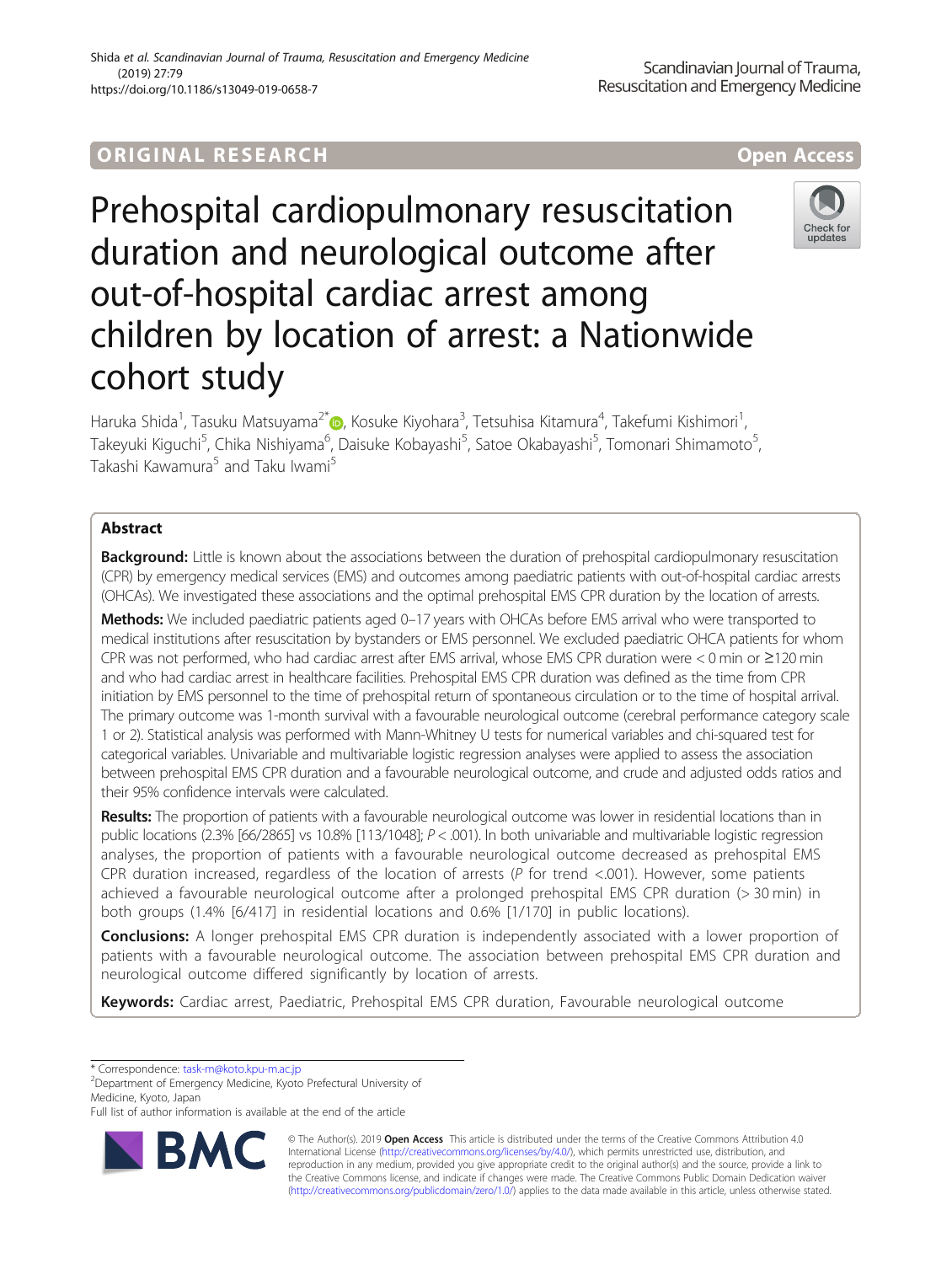# Background

Out-of-hospital cardiac arrest (OHCA) is a critical public health problem in industrialised countries [[1](#page-7-0)–[3\]](#page-7-0), and only 3% of patients with OHCA are paediatric patients; thus, paediatric OHCA is rare compared to OHCA in adults [\[4,](#page-7-0) [5\]](#page-7-0). Paediatric cardiac arrests occur because of various factors, and numerous previous studies have investigated the association between several prehospital factors such as age and first documented rhythm and survival after paediatric OHCAs [\[4](#page-7-0)–[9\]](#page-7-0).

Paediatric OHCAs have a significant negative effect on society, especially in terms of the emotional burden of family members, and they have vital implications for medical staff; however, the medical challenges for paediatric OHCA patients have not been sufficiently discussed. Thus, the optimal cardiopulmonary resuscitation (CPR) duration for paediatric OHCA patients is difficult to determine. Although the paediatric CPR guidelines recommend that the decision to terminate CPR must not be based only on CPR duration [[10\]](#page-7-0), further evidence is needed to establish the appropriate paediatric CPR duration.

Previous studies demonstrated that bystander CPR and shocks by public-access automated external defibrillators (AEDs) are effective in improving the outcomes of paediatric OHCA patients  $[4, 11-13]$  $[4, 11-13]$  $[4, 11-13]$  $[4, 11-13]$  $[4, 11-13]$  $[4, 11-13]$  and that differences in survival between locations among OHCA patients exist  $[14–16]$  $[14–16]$  $[14–16]$ . Thus, the location where the arrest occurs plays a role in prehospital CPR duration. The All-Japan Utstein Registry, which is a prospective nationwide, population-based registry of OHCA patients in Japan [[17,](#page-8-0) [18\]](#page-8-0), was launched to obtain information including OHCA locations since 2013 and has recorded approximately 4000 paediatric OHCAs that occurred before emergency medical services (EMS) arrival between 2013 and 2015.

This study aimed to investigate the relationship between the duration of prehospital CPR by EMS and 1 month survival with a favourable neurological outcome in paediatric OHCAs by location of arrests.

## Methods

#### Study design, population, and settings

Details of the All-Japan Utstein Registry of the Fire and Disaster Management Agency (FDMA) of Japan have been previously described [[17,](#page-8-0) [18\]](#page-8-0). This is a populationbased observational study using a prospective, nationwide OHCA registry based on the international Utstein Style [[19](#page-8-0)–[21](#page-8-0)]. From this national registry, we extracted information on paediatric patients aged 0–17 years with OHCA before EMS arrival, who were resuscitated by bystanders or EMS personnel and were subsequently transported to medical institutions from 1 January 2013 to 31 December 2015. This study excluded (1) paediatric OHCA patients for whom CPR was not performed, (2) who had cardiac arrest after EMS arrival, (3) whose prehospital EMS CPR duration were < 0 min or ≥120 min and (4) who had cardiac arrest in healthcare facilities. The Ethics Committee of Kyoto Prefectural University of Medicine approved this study. The requirement of written informed consent was waived.

Cardiac arrest was defined as the cessation of cardiac mechanical activity, as evidenced by the absence of circulation signs and as confirmed by EMS personnel [[19](#page-8-0)–[21](#page-8-0)]. The aetiology of cardiac arrest was presumed to be medical in origin, unless the cardiac arrest was due to trauma, drug overdose, drowning, electrocution, or asphyxia, according to the current Utstein Style template [[21\]](#page-8-0). The aetiologies were determined clinically by the physicians in collaboration with EMS personnel.

## EMS Systems in Japan

The Japanese paediatric population (aged 0–17 years) was approximately 20 million in 2015 [\[22\]](#page-8-0), covering a geographic area of approximately 378,000 km<sup>2</sup>. EMS is provided by regional governments, and there were 750 fire stations with dispatch centres in 2015 [[23](#page-8-0)]. Emergency life-saving technicians (ELSTs), who are highly trained emergency care providers, are allowed to start an intravenous line, provide an adjunct airway, and use semi-automated external defibrillators for OHCA patients. Specially trained ELSTs are allowed to intubate and administer adrenaline. Basically, each ambulance has a crew of three emergency providers, including at least one ELST. Cardiac arrest treatments were based on the Japanese CPR guidelines [\[24\]](#page-8-0). EMS providers are not permitted to terminate resuscitation in the field, excluding victims of decapitation, incineration, decomposition, rigor mortis, or dependent cyanosis. Thus, most OHCA patients treated by EMS personnel are transported to a hospital and included in the registry.

#### Data collection and quality control

Data on resuscitation-related factors were prospectively obtained, including date, sex, age, cause of arrest, first documented rhythm, witness of cardiac arrest, time course of resuscitation, bystander CPR, dispatcher instruction, defibrillations by public-access AEDs, epinephrine administration, advanced airway management, prehospital return of spontaneous circulation (ROSC), 1-month survival, and neurological status 1 month after the event. When bystanders provided shocks using a public-access AED, the patients' first documented rhythm was regarded as ventricular fibrillation (VF). In addition to the previous items of the international Utstein Style [\[19](#page-8-0)–[21](#page-8-0)], the FDMA has started collecting detailed information on the location of OHCA occurrence since January 2013. According to the current Utstein Style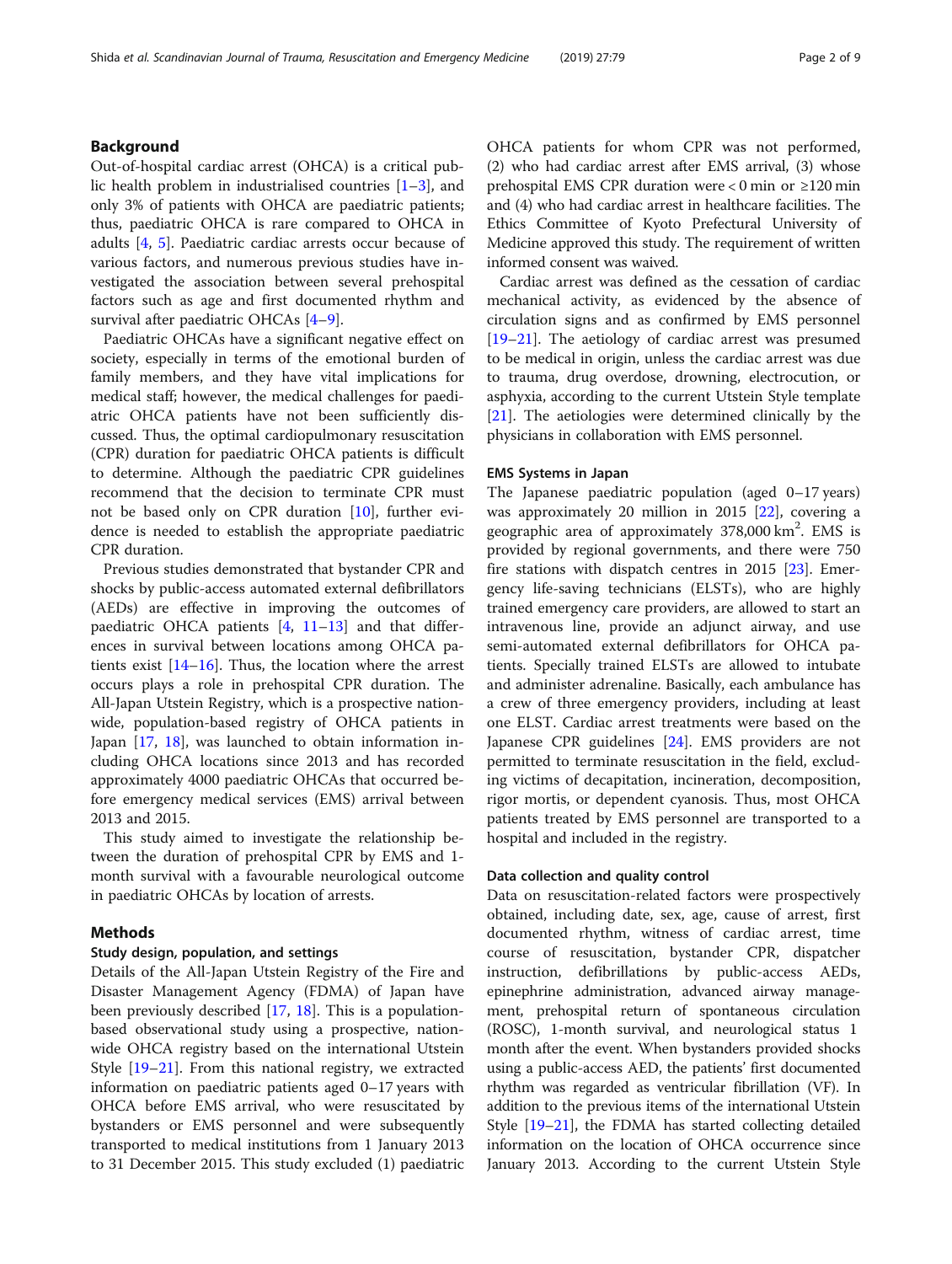template, locations of arrest are classified as follows: homes/residences, public areas, workplaces, recreation/ sports event areas, streets/highways, healthcare facilities (clinic/nursing home), educational institutions, and others [[21](#page-8-0)].

All survivors were followed for up to 1 month after the OHCA event by the EMS providers in charge. The neurological outcome was determined by the physician responsible for the care of the patient by a follow-up interview 1 month after successful resuscitation using the cerebral performance category (CPC) scale: category 1, good cerebral performance; category 2, moderate cerebral disability; category 3, severe cerebral disability; category 4, coma or vegetative state; and category 5, death/brain death [\[19](#page-8-0)–[21](#page-8-0)].

A data form was filled out by the EMS personnel in cooperation with the physician in charge, and data were stored in the registry system on the FDMA database server. Data were logically checked via the computer system and were confirmed by the FDMA. If the data form was incomplete, the FDMA returned it to the respective fire station to complete the data.

#### Outcome measures

The primary outcome measure was 1-month survival with a favourable neurological outcome after OHCA, which is defined as CPC 1 or 2  $[19-21]$  $[19-21]$  $[19-21]$ . The secondary outcome measures were prehospital ROSC and 1-month survival. ROSC was defined as the restoration of a sustained spontaneous perfusing rhythm [[25\]](#page-8-0).

#### Statistical analysis

Based on previous studies, prehospital EMS CPR duration was defined as the time from CPR initiation by EMS personnel to the time of prehospital ROSC (in cases where prehospital ROSC was achieved) or to the time of hospital arrival  $[26–29]$  $[26–29]$  $[26–29]$ , and prehospital EMS CPR duration was classified into seven categories: 0–5, 6–10, 11–15, 16–20, 21–25, 26–30, and ≥ 31 min. In this study, main analyses were performed separately by location of cardiac arrests ("residential locations" and "public locations"). We defined a "residential locations" as homes/residences and a "public locations" as either public arias, recreation/sports locations, street/highway, educational institutions, and other public places, using defined in the Utstein template [[21](#page-8-0)].

Patient and EMS characteristics and their outcomes were compared between the groups using Mann-Whitney U tests for numerical variables and chi-squared test for categorical variables. Furthermore, univariable and multivariable logistic regression analyses were applied to assess the association between prehospital EMS CPR duration and a favourable neurological outcome, and crude and adjusted odds ratios (AORs) and their 95% confidence intervals (CIs) were calculated. As potential confounders, factors that were biologically essential and considered associated with clinical outcomes were included in the multivariable analysis based on previous studies [[8,](#page-7-0) [9,](#page-7-0) [26,](#page-8-0) [27](#page-8-0), [29](#page-8-0), [30\]](#page-8-0). These potential confounding variables were age groups  $(0, 1-4, 5-12, 1)$  and  $13-17$ years), sex (male, female), cause of arrest (medical, nonmedical), witness of arrest (yes, no), dispatcher instruction (yes, no), first documented rhythm (VF/pulseless ventricular tachycardia [VT], pulseless electrical activity [PEA], asystole), bystander CPR (yes, no), shocks by public-access AED (yes, no), epinephrine administration (yes, no), and advanced airway management (yes, no). In addition, as a subgroup analysis, we assessed the differences of the patient and EMS characteristics and their outcomes according to specific public locations. We applied the logistic regression analyses, using the same confounders with the main analyses. Public locations were divided into five groups: public areas, recreation/ sports locations, educational institutions, streets/highways, and other locations (e.g., rice fields, sea, mountain, and unknown). Moreover, bystander ROSC, which was defined as a prehospital EMS CPR duration of 0 min, was added to prehospital EMS CPR duration categories. All statistical analyses were performed using SPSS statistical package 24.0 J (IBM Corp., Armonk, NY, USA). All tests were two-tailed, and P values <.05 were considered statistically significant.

## Results

During the study period, a total of 373,359 OHCA cases were registered, of which 3913 were paediatric OHCA patients and were analysed in this study [residential locations (2865, 73.2%) and public locations (1048, 26.8%)] (Fig. [1\)](#page-3-0).

Patient and EMS characteristics and outcomes of paediatric OHCA patients according to the location of arrest are shown in Table [1](#page-4-0). Those who collapsed in residential locations were more likely to be younger, had cardiac arrests of medical origin, and had dispatcher instructions and bystander CPR; moreover, they were less likely to have a witness of arrest, first documented shockable rhythm, and shocks by public-access AEDs. Nevertheless, no significant difference in the median of prehospital EMS CPR duration between the groups was found.

Regarding the primary outcome, the proportion of patients with a favourable neurological outcome was 2.3% (66/2865) in residential locations and 10.8% (113/1048) in public locations ( $P < .001$ ; Table [1\)](#page-4-0). Table [2](#page-5-0) shows the ORs for prehospital EMS CPR duration and favourable neurological outcome. In both residential and public locations, the prehospital EMS CPR duration was significantly and independently associated with a favourable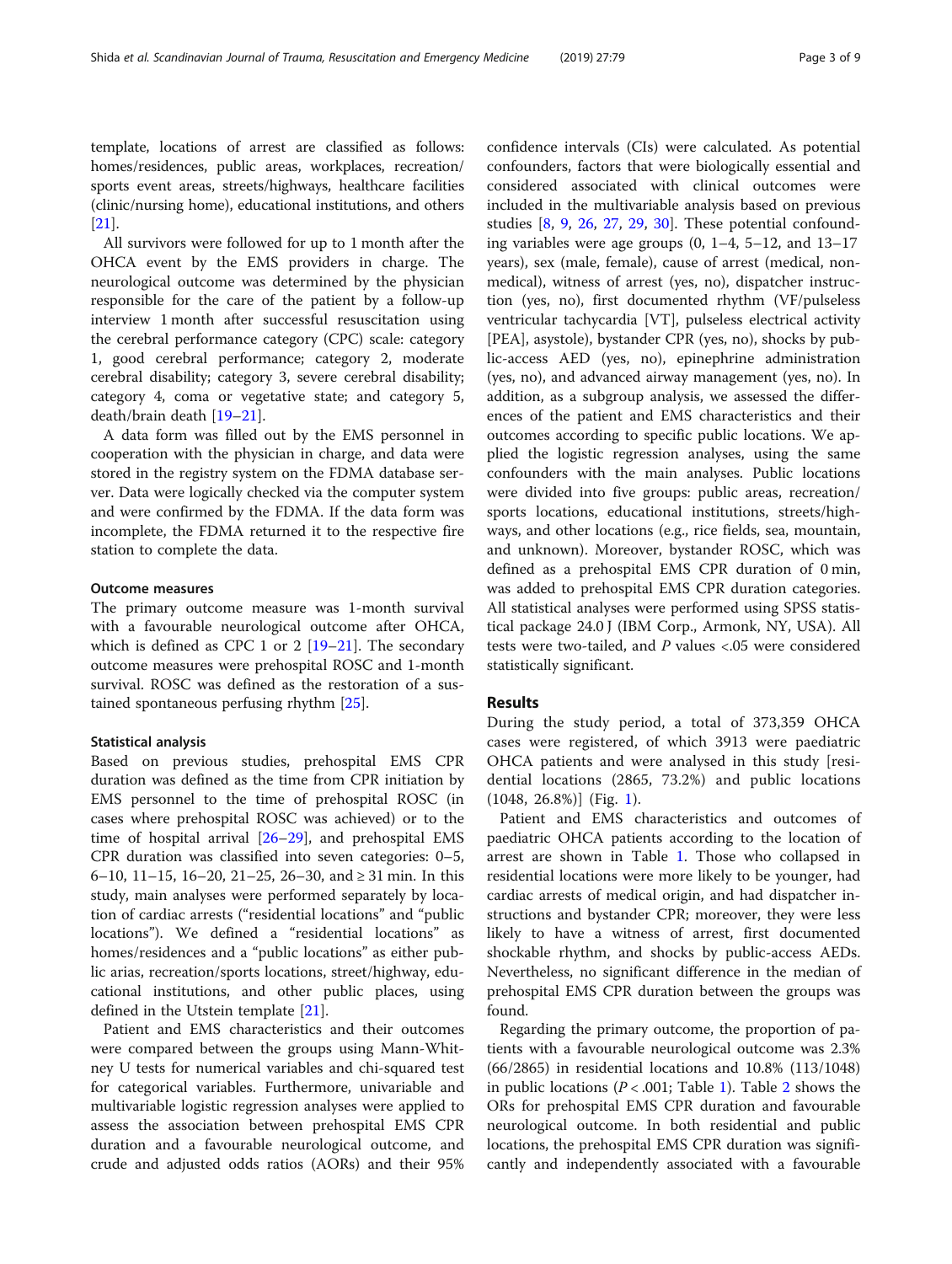**Resuscitation attempted**  $n=4,506$ Cardiac origin n=1,513 Non-cardiac origin n=2,993

neurological outcome, and the proportion of patients with a favourable neurological outcome decreased as the prehospital EMS CPR duration increased (P for trend <.001). Moreover, the proportion of patients with a favourable neurological outcome in the group with a prehospital EMS CPR duration ≥31 min was significantly lower than that in the group with a prehospital EMS CPR duration of 0–5 min (58.7% [81/138] vs 1.2% [7/587], AOR 0.04, 95% CI 0.02–0.11 in all patients; 30.2% [16/53] vs 1.4 [6/417], AOR 0.07, 95% CI 0.02–0.22 in residential locations; and 76.5% [65/85] vs 0.6% [1/170], AOR 0.01, 95% CI 0.00–0.08).

Table [3](#page-6-0) shows the characteristics and outcomes of paediatric patients with OHCA in public locations. Those who had a cardiac arrest in recreation/sports locations and educational institutions were more likely to have bystander CPR, to be shocked using public-access AEDs, and to achieve prehospital ROSC. Hence, the median of prehospital EMS CPR duration was shorter, and the proportion of patients who had a favourable neurological outcome was higher. Table [4](#page-6-0) shows the proportion of those with a favourable neurological outcome in public locations according to prehospital EMS CPR duration. In recreation/sports locations and educational institutions, the proportion of patients with a favourable neurological outcome in the groups with a short prehospital EMS CPR duration (< 15 min) was higher than that in other groups.

# **Discussion**

Based on a nationwide, population-based OHCA registry in Japan, we demonstrated that a longer prehospital EMS CPR duration is independently associated with a lower proportion of patients with a favourable neurological outcome 1 month after the OHCA event. Nonetheless, some paediatric patients with a prehospital EMS CPR duration of > 30 min survived with a better neurological outcome.

Regardless of the location of arrest, the outcomes deteriorated as prehospital EMS CPR duration increased. This finding was similar to those of previous studies [[26](#page-8-0), [29](#page-8-0), [31\]](#page-8-0), which could be explained by the poor CPR quality and long CPR interruption as the duration increased. Moreover, several previous studies demonstrated that the prehospital CPR duration of most paediatric patients who survived after OHCA was  $\leq$ 15 min [\[32\]](#page-8-0). In our study, the proportion of patients with a favourable neurological outcome decreased markedly in the group with a prehospital EMS CPR duration of ≥15 min. Nevertheless, some paediatric patients with a prehospital EMS CPR duration of > 30 min survived with better neurological outcome, although a prehospital CPR duration of > 30 min was an indicator of a poor outcome [\[32\]](#page-8-0). This finding could be partially explained by the improvement in the "chain of survival," such as dissemination of bystander CPR, an increase in the number of public-access AEDs, advanced prehospital care, and differences in patient characteristics [[4,](#page-7-0) [12,](#page-7-0) [13](#page-7-0), [18\]](#page-8-0).

<span id="page-3-0"></span>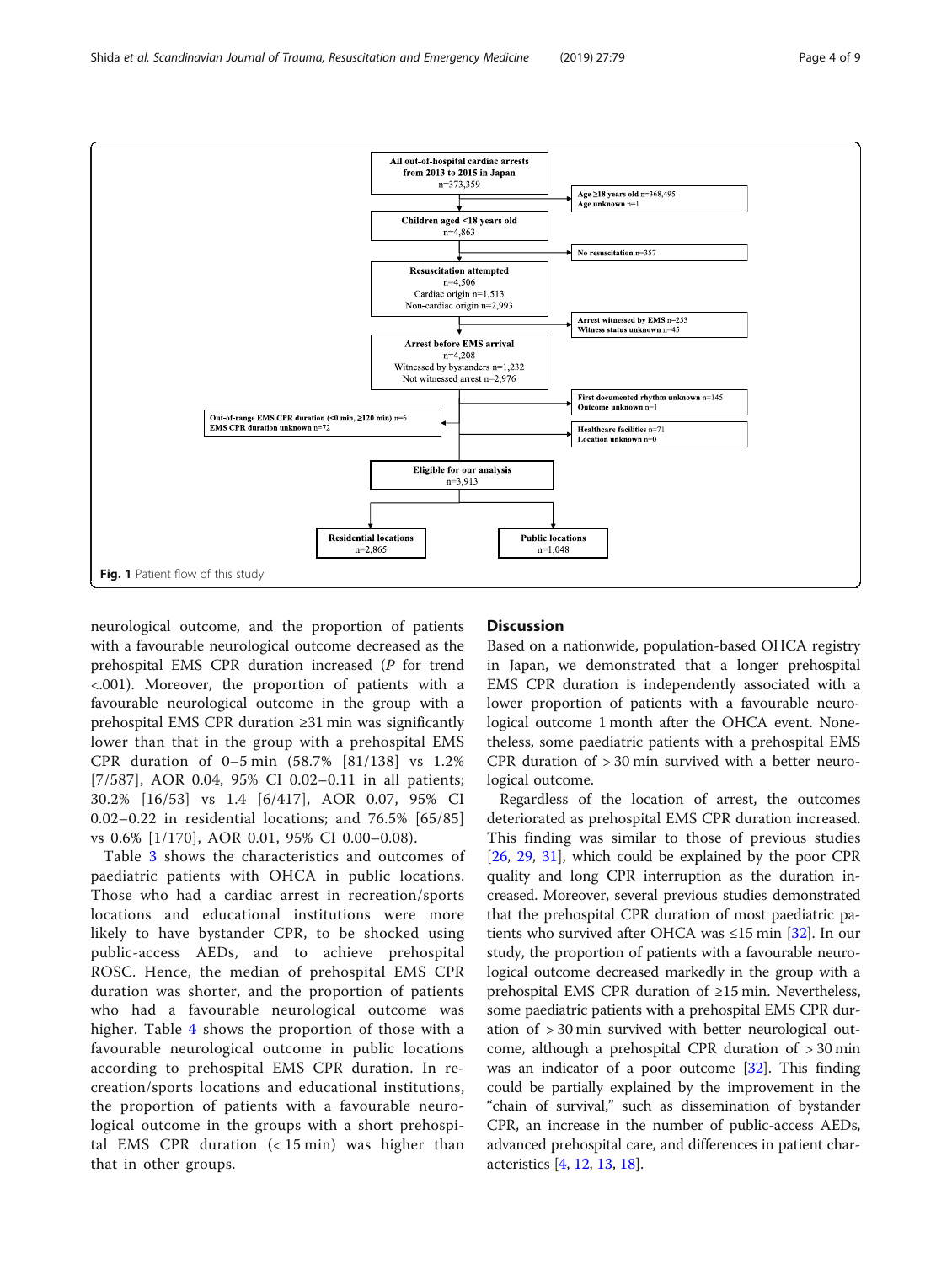| Characteristics                                      | Total          |             |              | Residential locations | Public locations | $P$ value*  |        |
|------------------------------------------------------|----------------|-------------|--------------|-----------------------|------------------|-------------|--------|
|                                                      | $(N = 3913)$   |             | $(N = 2865)$ |                       | $(N = 1048)$     |             |        |
| Weekday, n (%)                                       | 2756           | (70.4)      | 2035         | (71.0)                | 721              | (68.8)      | .175   |
| Age, median (IQR)                                    | $\overline{2}$ | $(0-13)$    | 1            | $(0 - 10)$            | 9                | $(2 - 15)$  | < .001 |
| Age group, n (%)                                     |                |             |              |                       |                  |             | < .001 |
| 0 years old                                          | 1504           | (38.4)      | 1320         | (46.1)                | 184              | (17.6)      |        |
| 1-4 years old                                        | 749            | (19.1)      | 582          | (20.3)                | 167              | (15.9)      |        |
| 5-12 years old                                       | 640            | (16.4)      | 374          | (13.1)                | 266              | (25.4)      |        |
| 13-17 years old                                      | 1020           | (26.1)      | 589          | (20.6)                | 431              | (41.1)      |        |
| Male sex, n (%)                                      | 2399           | (61.3)      | 1668         | (58.2)                | 731              | (69.8)      | < .001 |
| Origin, n (%)                                        |                |             |              |                       |                  |             | < .001 |
| Medical                                              | 2725           | (69.6)      | 2240         | (78.2)                | 485              | (46.3)      |        |
| Non-medical                                          | 1188           | (30.4)      | 625          | (21.8)                | 563              | (53.7)      |        |
| Witnessed, n (%)                                     | 1065           | (27.2)      | 528          | (18.4)                | 537              | (51.2)      | < .001 |
| Dispatcher instruction, n (%)                        | 2497           | (63.8)      | 2048         | (71.5)                | 449              | (42.8)      | < .001 |
| First documented rhythm, n (%)                       |                |             |              |                       |                  |             | < .001 |
| VF/VT                                                | 245            | (6.3)       | 62           | (2.2)                 | 183              | (17.5)      |        |
| PEA                                                  | 578            | (14.8)      | 364          | (12.7)                | 214              | (20.4)      |        |
| Asystole                                             | 3090           | (79.0)      | 2439         | (85.1)                | 651              | (62.1)      |        |
| Bystander CPR, n (%)                                 | 2340           | (59.8)      | 1795         | (62.7)                | 545              | (52.0)      | < .001 |
| Shocks by public-access AEDs, n (%)                  | 96             | (2.5)       | 5            | (0.2)                 | 91               | (8.7)       | < .001 |
| Epinephrine administration, n (%)                    | 151            | (3.9)       | 90           | (3.1)                 | 61               | (5.8)       | .001   |
| Advanced airway management, n (%)                    | 509            | (13.0)      | 374          | (13.1)                | 135              | (12.9)      | .887   |
| EMS resuscitation times, median (IQR), min           |                |             |              |                       |                  |             |        |
| EMS response time (call to contact with the patient) | 8              | $(7-10)$    | 8            | $(7 - 10)$            | 8                | $(7-11)$    | .020   |
| Hospital arrival time (call to hospital arrival)     | 29             | $(23 - 37)$ | 28           | $(23 - 36)$           | 30               | $(24 - 39)$ | < .001 |
| EMS CPR duration, median (IQR), min                  | 19             | $(13 - 26)$ | 19           | $(14 - 26)$           | 19               | $(12 - 26)$ | .076   |
| Prehospital ROSC, n (%)                              | 273            | (7.0)       | 124          | (4.3)                 | 149              | (14.2)      | < .001 |
| One-month survival, n (%)                            | 498            | (12.7)      | 304          | (10.6)                | 194              | (18.5)      | < .001 |
| CPC 1 or 2, n (%)                                    | 179            | (4.6)       | 66           | (2.3)                 | 113              | (10.8)      | < .001 |

<span id="page-4-0"></span>Table 1 Characteristics of out-of-hospital cardiac arrest among children by location of arrest

AED automated external defibrillator, CPC cerebral performance category, CPR cardiopulmonary resuscitation, EMS emergency medical service, IQR first to third quartile, PEA pulseless electrical activity ROSC return of spontaneous resuscitation, VF ventricular fibrillation

\*Comparisons between the two groups were evaluated with Mann-Whitney U tests for continuous variables and chi-square test for categorical variables

The proportion of paediatric patients with a favourable neurological outcome after OHCAs in public locations according to prehospital EMS CPR duration was higher than that in residential locations, which was almost consistent with the findings from previous studies  $[14–16]$  $[14–16]$  $[14–16]$  $[14–16]$  $[14–16]$ . Specifically, in public locations, 76.5% (65/85) of paediatric OHCA patients with a prehospital EMS CPR duration within 0–5 min had a favourable neurological outcome, which was a markedly high rate. Children with OHCA in public locations were more likely to have factors associated with a favourable neurological outcome, such as witness of arrest, first documented shockable rhythm, and shocks by a public-access AED, compared to those in residential locations  $[6, 8, 9, 12, 13, 26]$  $[6, 8, 9, 12, 13, 26]$  $[6, 8, 9, 12, 13, 26]$  $[6, 8, 9, 12, 13, 26]$  $[6, 8, 9, 12, 13, 26]$  $[6, 8, 9, 12, 13, 26]$  $[6, 8, 9, 12, 13, 26]$  $[6, 8, 9, 12, 13, 26]$  $[6, 8, 9, 12, 13, 26]$  $[6, 8, 9, 12, 13, 26]$  $[6, 8, 9, 12, 13, 26]$  $[6, 8, 9, 12, 13, 26]$ . In Japan, public-access AEDs have been installed (over 600, 000 devices in 2015) [\[33](#page-8-0)], and the Japan AED Project was launched in 2014 to further disseminate public-access defibrillation  $[34]$  $[34]$ ; the project aims to encourage laypersons to learn how to administer CPR and use AEDs for OHCA patients via mass media and various medical associations across Japan. Thus, our results suggest that these various efforts in Japan led to achieving early ROSC and improving the neurological outcome of paediatric patients with OHCAs in public locations.

This study additionally investigated prehospital EMS CPR duration according to specific public locations and demonstrated that recreation/sports locations and educational institutions have a shorter prehospital EMS CPR duration and a better outcome. These public locations were more likely to have factors associated with a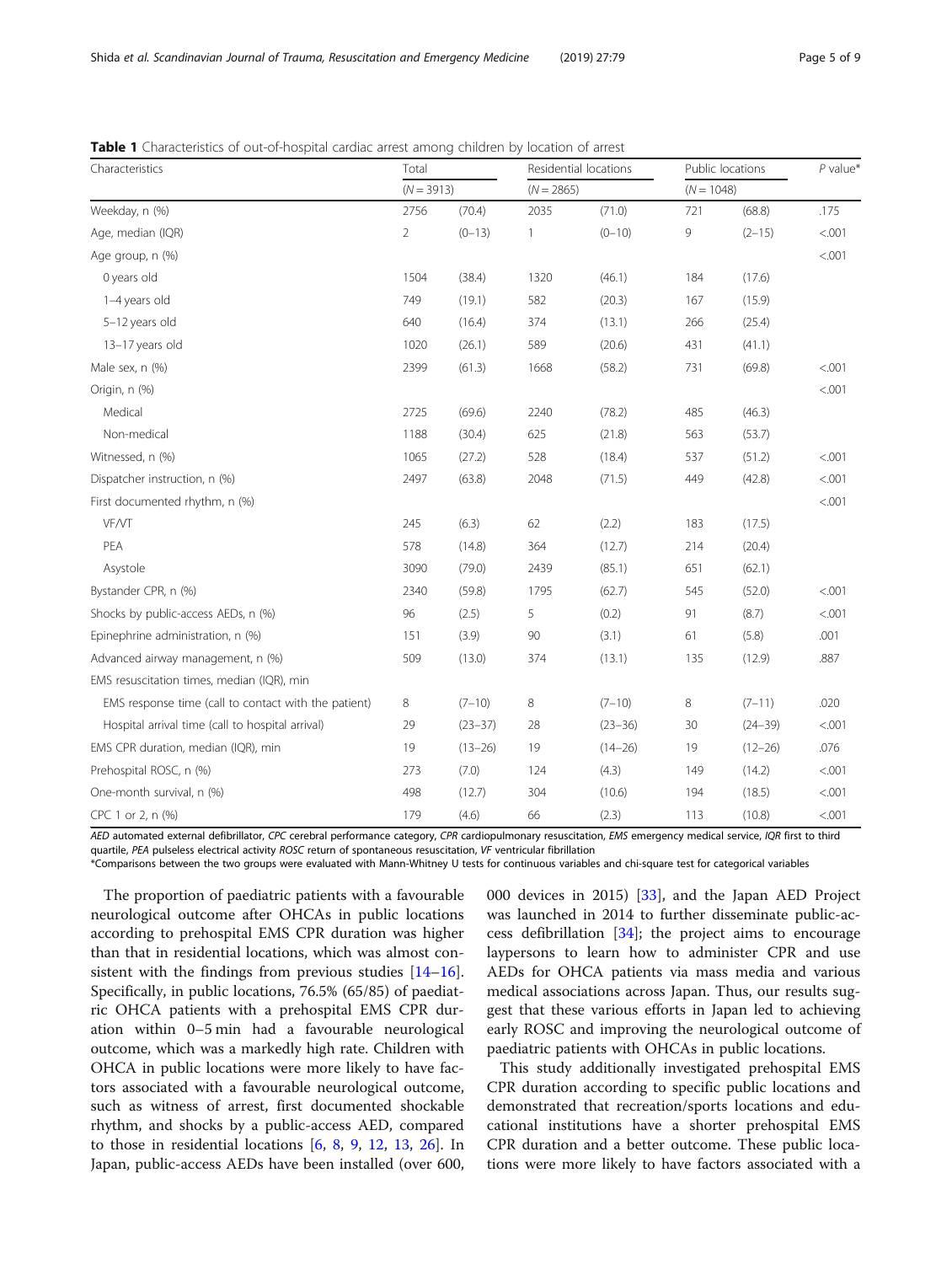| Table 2 Odds ratios for cardiopulmonary resuscitation duration and 1-month survival with favourable neurological outcome by location of arrest                                                                                                                                                                                        |                           |               |                           |                      |                                              |                          |        |                 |                                  |                 |                         |                 |        |                |                             |                      |                        |                 |
|---------------------------------------------------------------------------------------------------------------------------------------------------------------------------------------------------------------------------------------------------------------------------------------------------------------------------------------|---------------------------|---------------|---------------------------|----------------------|----------------------------------------------|--------------------------|--------|-----------------|----------------------------------|-----------------|-------------------------|-----------------|--------|----------------|-----------------------------|----------------------|------------------------|-----------------|
| Outcome                                                                                                                                                                                                                                                                                                                               | All patients $(n = 3913)$ |               |                           |                      |                                              |                          |        |                 | Residential locations (n = 2865) |                 |                         |                 |        |                | Public locations (n = 1048) |                      |                        |                 |
|                                                                                                                                                                                                                                                                                                                                       | $\leq$                    | S.            | $\widetilde{\mathcal{E}}$ | Crude (95% Cl)       | Adjusted (95% CI)<br>$\frac{\infty}{\infty}$ |                          | $\leq$ | S.              | $\frac{1}{2}$                    | Crude (95% CI)  | Adjusted (95% CI)<br>OR |                 | $\leq$ | ×,             | g                           | Crude (95% CI)       | Adjusted (95% CI)<br>g |                 |
| EMS CPR duration                                                                                                                                                                                                                                                                                                                      |                           |               |                           |                      |                                              |                          |        |                 |                                  |                 |                         |                 |        |                |                             |                      |                        |                 |
| $0-5$ min                                                                                                                                                                                                                                                                                                                             | 81/138 58.7               |               | Ref                       | Ref                  | Ref                                          | Ref                      | 16/53  | 30.2            | Ref                              | Ref             | Ref                     | Ref             | 65/85  | 76.5           | Ref                         | Ref                  | Ref                    | Ref             |
| 6-10 min 36/377 9.5                                                                                                                                                                                                                                                                                                                   |                           |               | 0.07                      | $(0.05 - 0.12)$ 0.31 |                                              | $(0.16 - 0.61)$ $15/278$ |        | 54              | 0.13                             | $(0.06 - 0.29)$ | 0.33                    | $(0.12 - 0.88)$ | 21/99  | 21.2           | 0.08                        | $(0.04 - 0.17)$ 0.28 |                        | $(0.10 - 0.76)$ |
| $11-15$ min $25/818$                                                                                                                                                                                                                                                                                                                  |                           | $\frac{1}{2}$ | 0.02                      | $(0.01 - 0.04)$      | 0.10                                         | $(0.05 - 0.20)$          | 11/614 | $\frac{8}{1}$   | 0.04                             | $(0.02 - 0.10)$ | 0.15                    | $(0.06 - 0.40)$ | 14/204 | 63             | 0.02                        | $(0.01 - 0.05)$      | 0.06                   | $(0.02 - 0.17)$ |
| 16-20 min 14/894 1.6                                                                                                                                                                                                                                                                                                                  |                           |               | 0.01                      | $(0.01 - 0.02) 0.06$ |                                              | $(0.03 - 0.12)$ 7/690    |        | $\frac{1}{2}$   | 0.02                             | $(0.01 - 0.06)$ | 0.06                    | $(0.02 - 0.18)$ | 7/204  | 34             | $\overline{0}$ .01          | $(0.00 - 0.03)$      | 0.05                   | $(0.02 - 0.16)$ |
| $21 - 25$ min $9/687$                                                                                                                                                                                                                                                                                                                 |                           | $\frac{1}{2}$ | 0.01                      | $(0.00 - 0.02)$      | 0.04                                         | $(0.02 - 0.10)$          | 6/511  | $\overline{12}$ | 0.03                             | $(0.01 - 0.07)$ | 0.05                    | $(0.02 - 0.17)$ | 3/176  | $\overline{C}$ | $\overline{0}$              | $(0.00 - 0.02)$      | 0.02                   | $(0.01 - 0.10)$ |
| 26-30 min 7/412                                                                                                                                                                                                                                                                                                                       |                           |               | $\overline{0}$            | $(0.01 - 0.03) 0.06$ |                                              | $(0.02 - 0.14)$          | 5/302  |                 | 0.04                             | $(0.01 - 0.11)$ | 0.07                    | $(0.02 - 0.25)$ | 2/110  | $\frac{8}{10}$ | 0.01                        | $(0.00 - 0.03)$      | 0.04                   | $(0.01 - 0.20)$ |
| $\geq$ 31 min 7/587 1.2                                                                                                                                                                                                                                                                                                               |                           |               | 0.01                      | $(0.00 - 0.02)$      | 0.04                                         | $(0.02 - 0.11)$          | 6/417  | $\overline{1}$  | 0.03                             | $(0.01 - 0.09)$ | 0.07                    | $(0.02 - 0.22)$ | 0/170  | $\frac{8}{2}$  | 0.00                        | $(0.00 - 0.01)$ 0.01 |                        | $(0.00 - 0.08)$ |
| P for trend                                                                                                                                                                                                                                                                                                                           |                           |               | .<br>So                   |                      | 001                                          |                          |        |                 | 9<br>S                           |                 | 1001                    |                 |        |                | 00)                         |                      | 00.>                   |                 |
| Adjusted for age category, sex, cause of arrest, witness of arrest, dispatcher instruction, first documented rhythm, bystander CPR, shocks by public-access AED, epinephrine administration, advanced<br>CPR cardiopulmonary resuscitation, EMS emergency medical service, OR odds ratio, CI confidence interval<br>airway management |                           |               |                           |                      |                                              |                          |        |                 |                                  |                 |                         |                 |        |                |                             |                      |                        |                 |

| ĭ<br>ì<br>ì<br>֚֘<br>J<br>1<br>֠<br>i                                                              |  |
|----------------------------------------------------------------------------------------------------|--|
|                                                                                                    |  |
| ١<br>֬֕֓                                                                                           |  |
| I                                                                                                  |  |
| Ò<br>į                                                                                             |  |
| $\mathbf{1}$<br>ś                                                                                  |  |
| I                                                                                                  |  |
| l                                                                                                  |  |
| ۲<br>֬֕֓<br>I                                                                                      |  |
| i<br>י<br>Ì<br>Ì                                                                                   |  |
| I<br>j                                                                                             |  |
| ֖֖֖֖֖֖֖֧ׅ֧ׅ֖֖֧֪֪֪֪֪֪֪֪֧֚֚֚֚֚֚֚֚֚֚֚֚֚֚֚֚֚֚֚֚֚֚֚֚֡֬֝֝֬֝֓֞֓֡֬֝<br>$\overline{\phantom{a}}$<br>ׇ֠<br>1 |  |
| l                                                                                                  |  |
| ļ<br>j<br>׃                                                                                        |  |
| l<br>ļ                                                                                             |  |
| ì<br>$\mathbf{r}$<br>֡֡֡                                                                           |  |
|                                                                                                    |  |
|                                                                                                    |  |
| ٦<br>Ï<br>Ì<br>l                                                                                   |  |
| S<br>í                                                                                             |  |
|                                                                                                    |  |
| I<br>j                                                                                             |  |
|                                                                                                    |  |
| ı                                                                                                  |  |
|                                                                                                    |  |
| $\overline{\phantom{a}}$<br>٦<br>I<br>ţ                                                            |  |
| I                                                                                                  |  |
|                                                                                                    |  |
| ٦<br>l                                                                                             |  |
|                                                                                                    |  |
| ł<br>Ī                                                                                             |  |
| ׇ֠<br>ļ<br>֬                                                                                       |  |
| i                                                                                                  |  |
|                                                                                                    |  |
| j<br>ţ                                                                                             |  |
| ٢                                                                                                  |  |
| I                                                                                                  |  |
| ł<br>١                                                                                             |  |
| ۱.<br>م<br>5                                                                                       |  |
| ă<br>J<br>l                                                                                        |  |
| ֠                                                                                                  |  |
|                                                                                                    |  |
| l                                                                                                  |  |
| I                                                                                                  |  |
| $\epsilon$                                                                                         |  |
| $\frac{1}{2}$<br>Í                                                                                 |  |

<span id="page-5-0"></span>Shida et al. Scandinavian Journal of Trauma, Resuscitation and Emergency Medicine (2019) 27:79 Page 6 of 9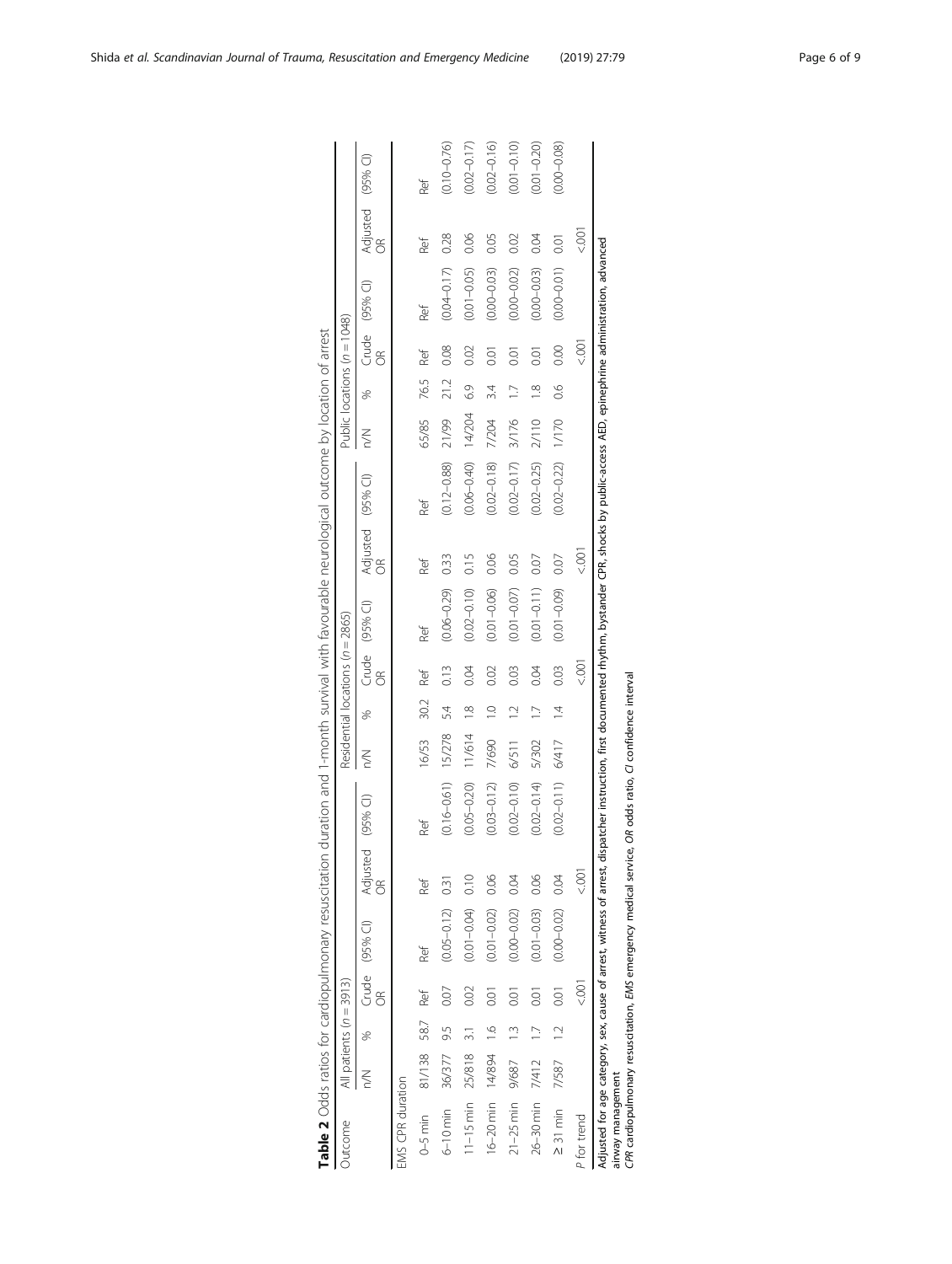<span id="page-6-0"></span>Table 3 Characteristics of out-of-hospital cardiac arrest among children by public locations of arrest

| Characteristics                     | (total)      | Public locations | Public<br>areas |             | locations  | Recreation/sports |             | Fducational<br>institutions | Streets/highways |             |             | Other locations |
|-------------------------------------|--------------|------------------|-----------------|-------------|------------|-------------------|-------------|-----------------------------|------------------|-------------|-------------|-----------------|
|                                     | $(n = 1048)$ |                  |                 | $(n = 124)$ | $(n = 49)$ |                   | $(n = 166)$ |                             | $(n=311)$        |             | $(n = 398)$ |                 |
| Witnessed, n (%)                    | 537          | (51.2)           | 63              | (50.8)      | 21         | (42.9)            | 109         | (65.7)                      | 226              | (72.7)      | 118         | (29.6)          |
| Dispatcher instruction, n (%)       | 449          | (42.8)           | 54              | (43.5)      | 24         | (49.0)            | 95          | (57.2)                      | 82               | (26.4)      | 194         | (48.7)          |
| Bystander CPR, n (%)                | 545          | (52.0)           | 51              | (41.1)      | 38         | (77.6)            | 139         | (83.7)                      | 103              | (33.1)      | 214         | (53.8)          |
| Shocks by public-access AEDs, n (%) | 91           | (8.7)            | 2               | (1.6)       | 10         | (20.4)            | 72          | (43.4)                      | 3                | (1.0)       | 4           | (1.0)           |
| Prehospital ROSC, n (%)             | 149          | (14.2)           | 13              | (10.5)      | 11         | (22.4)            | 74          | (44.6)                      | 31               | (10.0)      | 20          | (5.0)           |
| EMS CPR duration, median (IQR), min | 19           | $(12 - 26)$      | 17              | $(13 - 26)$ | 15         | $(11 - 25)$       | 12          | $(2 - 20)$                  | 20               | $(13 - 27)$ | 21          | $(15 - 28)$     |
| One-month survival, n (%)           | 194          | (18.5)           | 25              | (20.2)      | 17         | (34.7)            | 83          | (50.0)                      | 31               | (10.0)      | 38          | (9.5)           |
| CPC 1<br>or 2, n (%)                | 113          | (10.8)           | 11              | (8.9)       | 11         | (22.4)            | 68          | (41.0)                      | 13               | (4.2)       | 10          | (2.5)           |

CPR cardiopulmonary resuscitation, AED automated external defibrillator, ROSC return of spontaneous resuscitation, CPC cerebral performance category, EMS emergency medical service, IQR first to third quartile

favourable neurological outcome, such as witness of arrest, bystander CPR, and shocks by a public-access AED compared to other public locations  $[4, 11-13]$  $[4, 11-13]$  $[4, 11-13]$  $[4, 11-13]$  $[4, 11-13]$  $[4, 11-13]$ . In Japan, the statement "Aiming for zero deaths: Prevention of sudden cardiac death in schools and sport locations" published by the Japan Circulation Society [[35](#page-8-0), [36\]](#page-8-0), CPR education, and widespread installation of AEDs in those locations are specific strategies that could result in a higher proportion of bystander interventions.

OHCAs in residential locations were more likely to have factors associated with a poor neurological outcome, such as age < 1 year old, no witness of arrest, and no first documented shockable rhythm [[6](#page-7-0), [8,](#page-7-0) [9](#page-7-0), [12](#page-7-0), [13](#page-7-0), [26,](#page-8-0) [32\]](#page-8-0), and the proportion of patients who had prehospital ROSC in residential locations was also lower in our study. Therefore, a longer prehospital EMS CPR duration for paediatric OHCA in residential locations seems futile. Moreover, in residential locations, the proportion of paediatric patients with a favourable neurological outcome in the group with a prehospital EMS CPR duration within 0–5 min was half of or less than half that in

public locations. Nevertheless, there were some paediatric patients in residential locations with a prehospital EMS CPR duration of > 30 min who survived with a good neurological outcome. Therefore, for paediatric OHCAs in residential locations, investigating who would benefit from receiving a prolonged EMS CPR duration is necessary.

This study has several limitations. First, we could not analyse the effect of the total CPR duration, i.e., including prehospital bystander CPR time prior to EMS arrival and in-hospital CPR duration. Also, we could not account for no-CPR duration before the initiation of CPR. Second, although we assessed the impact of EMS CPR duration by each location, the situation before the initiation of EMS CPR may vary according to the actual location, even if cardiac arrests occur in the same category of location. For example, EMS arrival times may be much longer and there may be a smaller number of bystanders in rural areas. This study could not adjust for these factors. Third, we did not obtain information about bystander CPR quality and in-hospital treatments.

Table 4 Cardiopulmonary resuscitation duration and 1-month survival with a favourable neurological outcome by public locations of arrest

| Outcome                 | Public areas<br>$(n = 124)$ |      | $(n = 49)$ | Recreation /Sports locations | $(n = 166)$ | Educational institutions | $(n = 311)$ | Streets/highways | Other locations<br>$(n = 398)$ |      |
|-------------------------|-----------------------------|------|------------|------------------------------|-------------|--------------------------|-------------|------------------|--------------------------------|------|
|                         | n/N                         | $\%$ | n/N        | $\%$                         | n/N         | %                        | n/N         | %                | n/N                            | %    |
| <b>EMS CPR duration</b> |                             |      |            |                              |             |                          |             |                  |                                |      |
| Bystander ROSC          | 0/1                         | 0.0  | 6/6        | 100                          | 35/38       | 92.1                     | 0/2         | 0.0              | 0/1                            | 0.0  |
| $1-5$ min               | 0/2                         | 0.0  | 3/3        | 100                          | 15/15       | 100                      | 4/11        | 36.4             | 2/6                            | 33.3 |
| $6-10$ min              | 2/18                        | 11.1 | 0/3        | 0.0                          | 9/16        | 56.3                     | 4/32        | 12.5             | 6/30                           | 20.0 |
| $11 - 15$ min           | 5/28                        | 17.9 | 2/14       | 14.3                         | 5/31        | 16.1                     | 2/63        | 3.2              | 0/68                           | 0.0  |
| 16-20 min               | 3/24                        | 12.5 | 0/7        | 0.0                          | 2/25        | 8.0                      | 2/57        | 3.5              | 0/91                           | 0.0  |
| $21-25$ min             | 0/19                        | 0.0  | 0/6        | 0.0                          | 1/20        | 5.0                      | 1/58        | 1.7              | 1/73                           | 1.4  |
| 26-30 min               | 1/11                        | 9.1  | 0/3        | 0.0                          | 0/8         | 0.0                      | 0/31        | 0.0              | 1/57                           | 1.8  |
| $\geq$ 31 min           | 0/21                        | 0.0  | 0/7        | 0.0                          | 1/13        | 7.7                      | 0/57        | 0.0              | 0/72                           | 0.0  |
|                         |                             |      |            |                              |             |                          |             |                  |                                |      |

CPR cardiopulmonary resuscitation, ROSC return of spontaneous circulation, EMS emergency medical service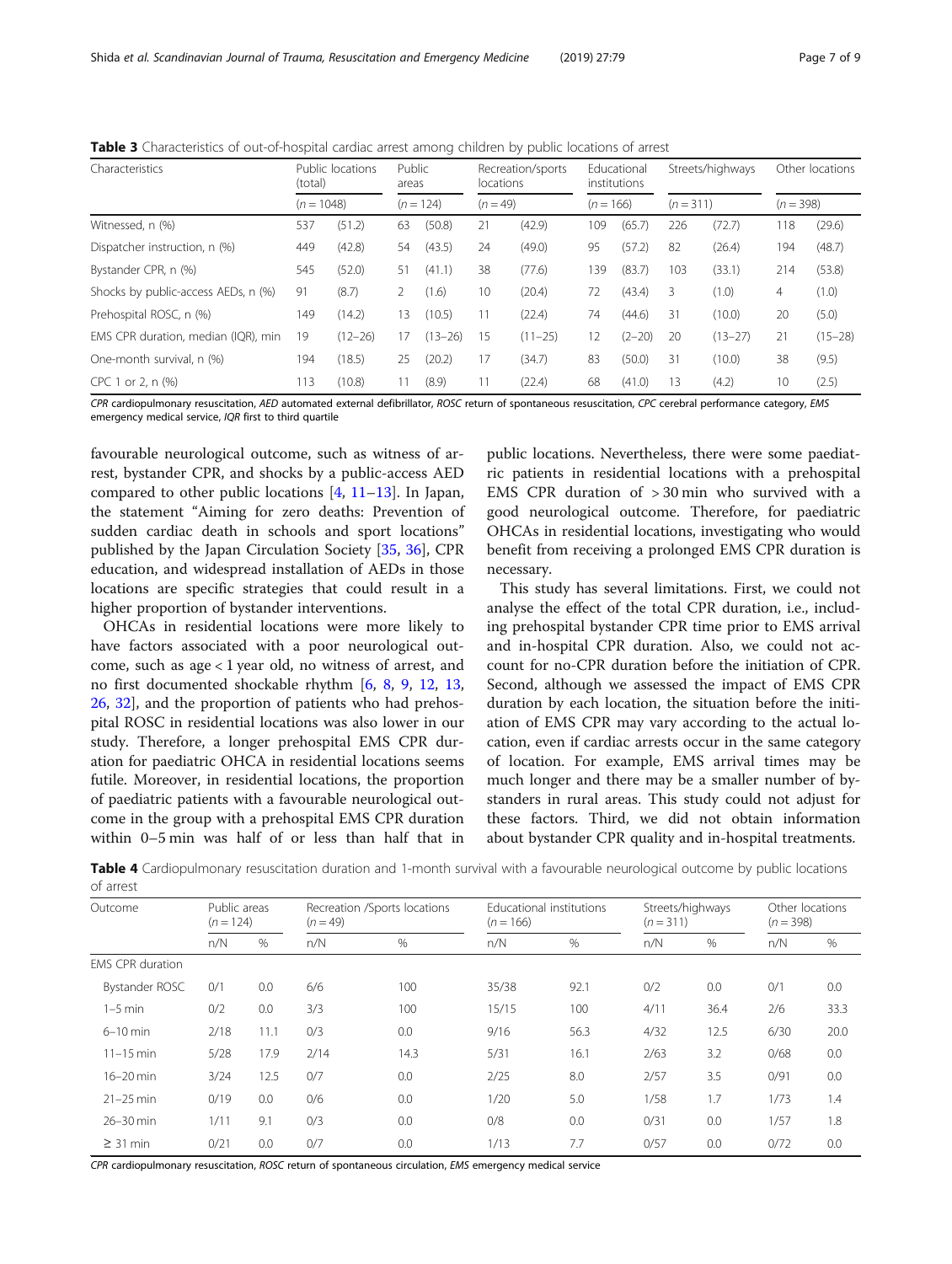<span id="page-7-0"></span>Finally, although we adjusted for covariates, the possibility remains of having some unmeasured confounding factors that could influence the results. Nevertheless, this was the first study to demonstrate the relationship between prehospital EMS CPR duration and 1-month survival with a favourable neurological outcome according to the location of arrest among paediatric OHCA patients. The results of this study could provide helpful clues for improving the treatment strategy for paediatric OHCAs.

# Conclusions

On the basis of a nationwide, population-based OHCA registry in Japan and regardless of the location of arrest, a longer prehospital EMS CPR duration for paediatric patients with OHCAs was independently associated with a lower proportion of patients having favourable neurological outcomes 1 month after the arrest. However, the association between prehospital EMS CPR duration and neurological outcome differed significantly according to the location of arrest.

#### Abbreviations

AEDs: Automated external defibrillators; AORs: Adjusted odds ratios; CIs: Confidence intervals; CPC: Cerebral performance category; CPR: Cardiopulmonary resuscitation; ELSTs: Emergency life-saving technicians; EMS: Emergency medical services; FDMA: Fire and Disaster Management Agency; OHCA: Out-of-hospital cardiac arrest; PEA: Pulseless electrical activity; ROSC: Return of spontaneous circulation; VF: Ventricular fibrillation; VT: Ventricular tachycardia

#### Acknowledgements

We are greatly indebted to all the EMS personnel and concerned physicians in Japan. We would also like to express our appreciation to the Fire and Disaster Management Agency and the Institute for Fire Safety and Disaster Preparedness of Japan for their generous cooperation in establishing and maintaining the Utstein database.

#### Authors' contributions

HS analysed the data and wrote the first draft of the manuscript. TM reviewed all statistical analyses and critically revised the manuscript. KK, TKitamura, TKishimori, TKiguchi, CN, DK, SO, TS, and TM interpreted the data and critically revised the manuscript. TI acquired the data. TM, KK, TKitamura, and TI acquired the funding. TI and TKawamura supervised the data interpretation and critically revised the manuscript. All the authors read and approved the final manuscript.

#### Funding

This study was supported by a research grant from Pfizer Health Research Foundation (Grant Number 18-Y-13). This work was also supported by Otsuma Grant-in-Aid for Individual Exploratory Research (Grant Number S3012).

#### Availability of data and materials

The data that support the findings of this study are available from the FDMA of Japan, but the availability of these data is restricted.

#### Ethics approval and consent to participate

The Ethics Committee of Kyoto University Graduate School of Medicine and Osaka University Graduate School of Medicine approved this registry study. Written informed consent requirement was waived.

#### Consent for publication

Not applicable.

#### Competing interests

The authors declare that they have no competing interests

#### Author details

<sup>1</sup>Department of Preventive Services, Kyoto University School of Public Health Kyoto, Japan. <sup>2</sup> Department of Emergency Medicine, Kyoto Prefectural University of Medicine, Kyoto, Japan. <sup>3</sup> Department of Food Science, Otsuma Women's University, Tokyo, Japan. <sup>4</sup> Division of Environmental Medicine and Population Sciences, Department of Social and Environmental Medicine, Graduate School of Medicine, Osaka University, Osaka, Japan. <sup>5</sup>Kyotc University Health Services, Kyoto, Japan. <sup>6</sup>Department of Critical Care Nursing, Kyoto University Graduate School of Human Health Science, Kyoto, Japan.

#### Received: 5 May 2019 Accepted: 14 August 2019 Published online: 23 August 2019

#### References

- 1. Neumar RW, Shuster M, Callaway CW, Gent LM, Atkins DL, Bhanji F, et al. Part 1: executive summary: 2015 American Heart Association guidelines update for cardiopulmonary resuscitation and emergency cardiovascular care. Circulation. 2015;132:S315–7.
- 2. Monsieurs KG, Nolan JP, Bossaert LL, Greif R, Maconochie IK, Nikolaou NI, et al. European resuscitation council guidelines for resuscitation 2015: section 1. Executive summary. Resuscitation. 2015;95:1–80.
- 3. Hazinski MF, Nolan JP, Aickin R, Bhanji F, Billi JE, Callaway CW, et al. Part 1: executive summary: 2015 international consensus on cardiopulmonary resuscitation and emergency cardiovascular care science with treatment recommendations. Circulation. 2015;132:S2–39.
- 4. Kitamura T, Iwami T, Kawamura T, Nagao K, Tanaka H, Nadkarni VM, et al. Conventional and chest-compression-only cardiopulmonary resuscitation by bystanders for children who have out-of-hospital cardiac arrests: a prospective, nationwide, population-based cohort study. Lancet. 2010;375:1347–54.
- 5. Nitta M, Iwami T, Kitamura T, Nadkarni VM, Berg RA, Shimizu N, et al. Age -specific differences in outcomes after out-of-hospital cardiac arrests. Pediatrics. 2011;128:e812–20.
- 6. Atkins DL, Everson-Stewart S, Sears GK, Daya M, Osmond MH, Warden CR, et al. Epidemiology and outcomes from out-of-hospital cardiac arrest in children: the resuscitation outcomes consortium Epistry-cardiac arrest. Circulation. 2009;119:1484–91.
- 7. Young KD, Gausche-Hill M, McClung CD, Lewis RJ. A prospective, population-based study of the epidemiology and outcome of out-ofhospital pediatric cardiopulmonary arrest. Pediatrics. 2004;114:157–64.
- 8. Goto Y, Funada A, Nakatsu-Goto Y. Neurological outcomes in children dead on hospital arrival. Crit Care. 2015;19:410.
- 9. Goto Y, Maeda T, Nakatsu-Goto Y. Decision tree model for predicting long -term outcomes in children with out-of-hospital cardiac arrest: a nationwide, population-based observational study. Crit Care. 2014;18:R133.
- 10. Maconochie IK, de Caen AR, Aickin R, Atkins DL, Biarent D, Guerguerian AM, et al. Part 6: pediatric basic life support and pediatric advanced life support: 2015 international consensus on cardiopulmonary resuscitation and emergency cardiovascular care science with treatment recommendations. Resuscitation. 2015;95:e147–68.
- 11. Naim MY, Burke RV, McNally BF, Song L, Griffis HM, Berg RA, et al. Association of bystander cardiopulmonary resuscitation with overall and neurologically favorable survival after pediatric out-of-hospital cardiac arrest in the United States: a report from the cardiac arrest registry to enhance survival surveillance registry. JAMA Pediatr. 2017;171:133–41.
- 12. Kiyohara K, Sado J, Kitamura T, Ayusawa M, Nitta M, Iwami T, et al. Public -access automated external defibrillation and bystander-initiated cardiopulmonary resuscitation in schools: a nationwide investigation in Japan. Europace. 2019;21:451–8.
- 13. Kiyohara K, Nitta M, Sato Y, Ayusawa M, Nitta M, Iwami T, et al. Ten-year trends of public-access defibrillation in Japanese school-aged patients having neurologically favorable survival after out-of-hospital cardiac arrest. Am J Cardiol. 2018;122:890–7.
- 14. Iwami T, Hiraide A, Nakanishi N, Hayashi Y, Nishiuchi T, Uejima T, et al. Outcome and characteristics of out-of-hospital cardiac arrest according to location of arrest: a report from a large-scale, population-based study in Osaka, Japan. Resuscitation. 2006;69:221–8.